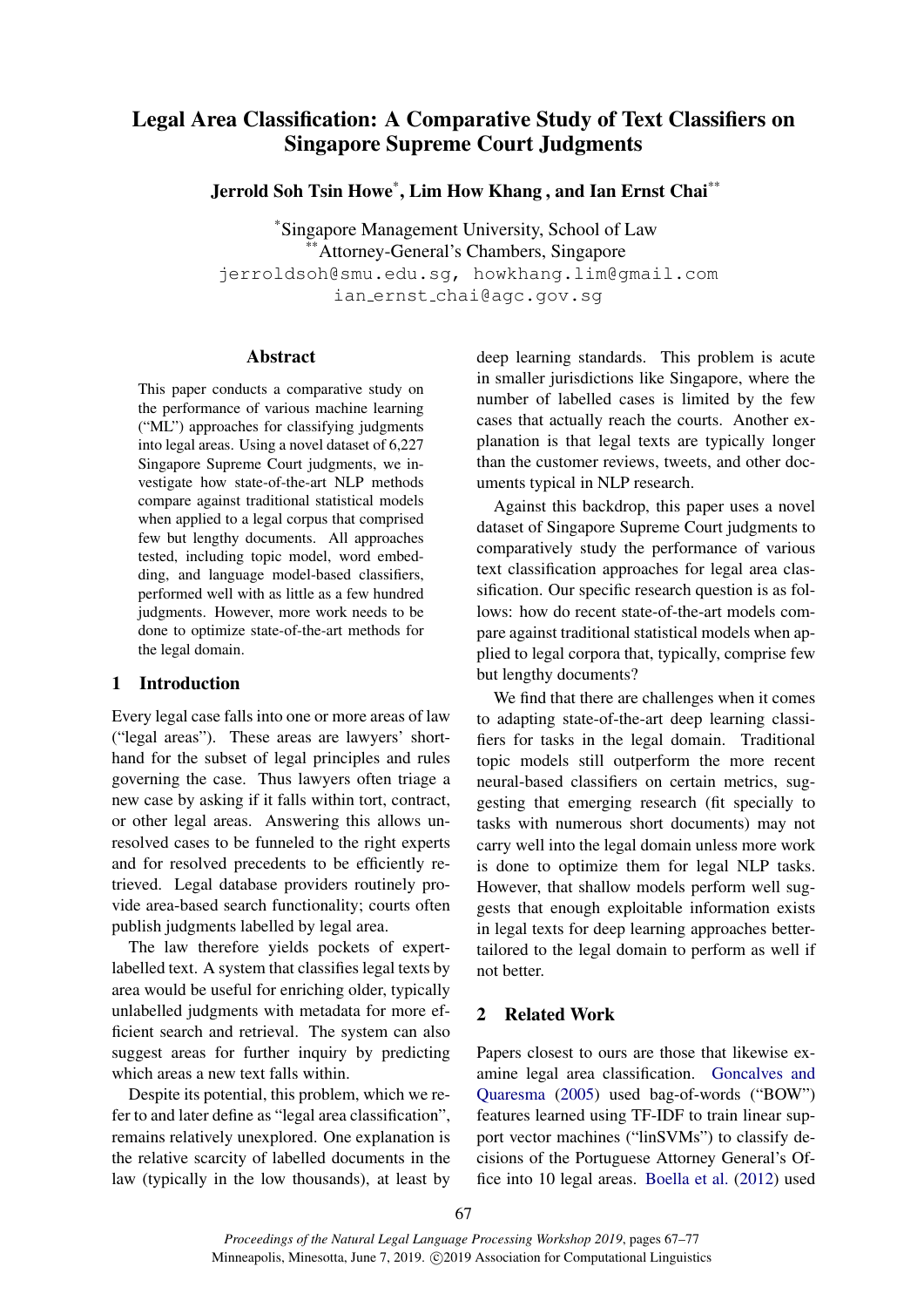TF-IDF features enriched by a semi-automatically linked legal ontology and linSVMs to classify Italian legislation into 15 civil law areas. [Sulea](#page-5-2) [et al.](#page-5-2) [\(2017\)](#page-5-2) classified French Supreme Court judgments into 8 civil law areas, again using BOW features learned using Latent Semantic Analysis ("LSA") [\(Deerwester et al.,](#page-5-3) [1990\)](#page-5-3) and linSVMs.

On legal text classification more generally, [Ale](#page-5-4)[tras et al.](#page-5-4) [\(2016\)](#page-5-4); [Liu and Chen](#page-5-5) [\(2017\)](#page-5-5); [Sulea et al.](#page-5-2) [\(2017\)](#page-5-2) used BOW features extracted from judgments and linSVMs for predicting case outcomes. [Talley and O'Kane](#page-6-0) [\(2012\)](#page-6-0) use BOW features and a linSVM to classify contract clauses.

NLP has also been used for legal information extraction. [Venkatesh](#page-6-1) [\(2013\)](#page-6-1) used Latent Dirichlet Allocation [\(Blei et al.,](#page-5-6) [2003\)](#page-5-6) ("LDA") to cluster Indian court judgments. [Falakmasir and Ashley](#page-5-7) [\(2017\)](#page-5-7) used vector space models to extract legal factors motivating case outcomes from American trade secret misappropriation judgments.

There is also growing scholarship on legal text analysis. Typically, topic models are used to extract N-gram clusters from legal corpora, such as Constitutions, statutes, and Parliamentary records, then assessed for legal significance [\(Young,](#page-6-2) [2013;](#page-6-2) [Carter et al.,](#page-5-8) [2016\)](#page-5-8). More recently, [Ash and](#page-5-9) [Chen](#page-5-9) [\(2019\)](#page-5-9) used document embeddings trained on United States Supreme Court judgments to encode and study spatial and temporal patterns across federal judges and appellate courts.

We contribute to this literature by (1) benchmarking new text classification techniques against legal area classification, and (2) more deeply exploring how document scarcity and length affect performance. Beyond BOW features and linSVMs, we use word embeddings and newlydeveloped language models. Our novel label set comprises 31 legal areas relevant to Singapore's *common* law system. Judgments of the Singapore Supreme Court have thus far not been exploited. We also draw an important but overlooked distinction between *cases* and *judgments*.

#### 3 Problem Description

Legal areas generally refer to a subset of related legal principles and rules governing certain dispute types. There is no universal set of legal areas. Areas like tort and equity, well-known in English and American law, have no direct analogue in certain civil law systems. Societal change may create new areas of law like data protection. However, the set of legal areas in a given jurisdiction and time is well-defined. Denote this as L.

Lawyers typically attribute a given case  $c_i$  to a given legal area  $l \in L$  if  $c_i$ 's attributes  $v_{c_i}$  (e.g. a vector of its facts, parties involved, and procedural trail) raise legal issues that implicate some principle or rule in l. Cases may fall into more than one legal area but never none.

Cases should be distinguished from the *judgments* courts write when resolving them (denoted  $j_{c_i}$ ).  $j_{c_i}$  may not state everything in  $v_{c_i}$  because judges need only discuss issues material to how the case should be resolved. Suppose a claimant mounts two claims on the same issue against a defendant in tort, and in trademark law. If the judge finds for the claimant in tort, he/she may not discuss trademark at all (though some may still do so). Thus, even though  $v_{c_i}$  raises trademark issues,  $j_{c_i}$  may not contain any N-grams discussing the same. It is possible that a  $v_{c_i}$  we would assign to l leads to a  $j_{c_i}$  we would not assign to l. The upshot is that judgments are incomplete sources of case information; classifying *judgments* is not the same as classifying *cases*.

This paper focuses on the former. We treat this as a supervised legal text multi-class and multilabel classification task. The goal is to learn  $f^*$ :  $j_i \mapsto L_{j_i}$  where  $^*$  denotes optimality.

## 4 Data

The corpus comprises 6,227 judgments of the Sin-gapore Supreme Court written in English.<sup>[1](#page-1-0)</sup> Each judgment comes in PDF format, with its legal areas labelled by the Court. The median judgment has 6,968 tokens and is significantly longer than the typical customer review or news article commonly found in datasets for benchmarking machine learning models on text classification.

The raw dataset yielded 51 different legal area labels. Some labels were subsets of larger legal areas and were manually merged into those. Label imbalance was present in the dataset so we limited the label set to the 30 most frequent areas. Remaining labels (252 in total) were then mapped to the label "others". Table [1](#page-2-0) shows the final label distribution, truncated for brevity. Appendix [A.2](#page-6-3) presents the full label distribution and all label merging decisions.

<span id="page-1-0"></span><sup>&</sup>lt;sup>1</sup>The judgments were issued between 3 January 2000 and 18 February 2019 and were downloaded from [http:](http://www.singaporelawwatch.sg) [//www.singaporelawwatch.sg](http://www.singaporelawwatch.sg), an official repository of Singapore Supreme Court judgments.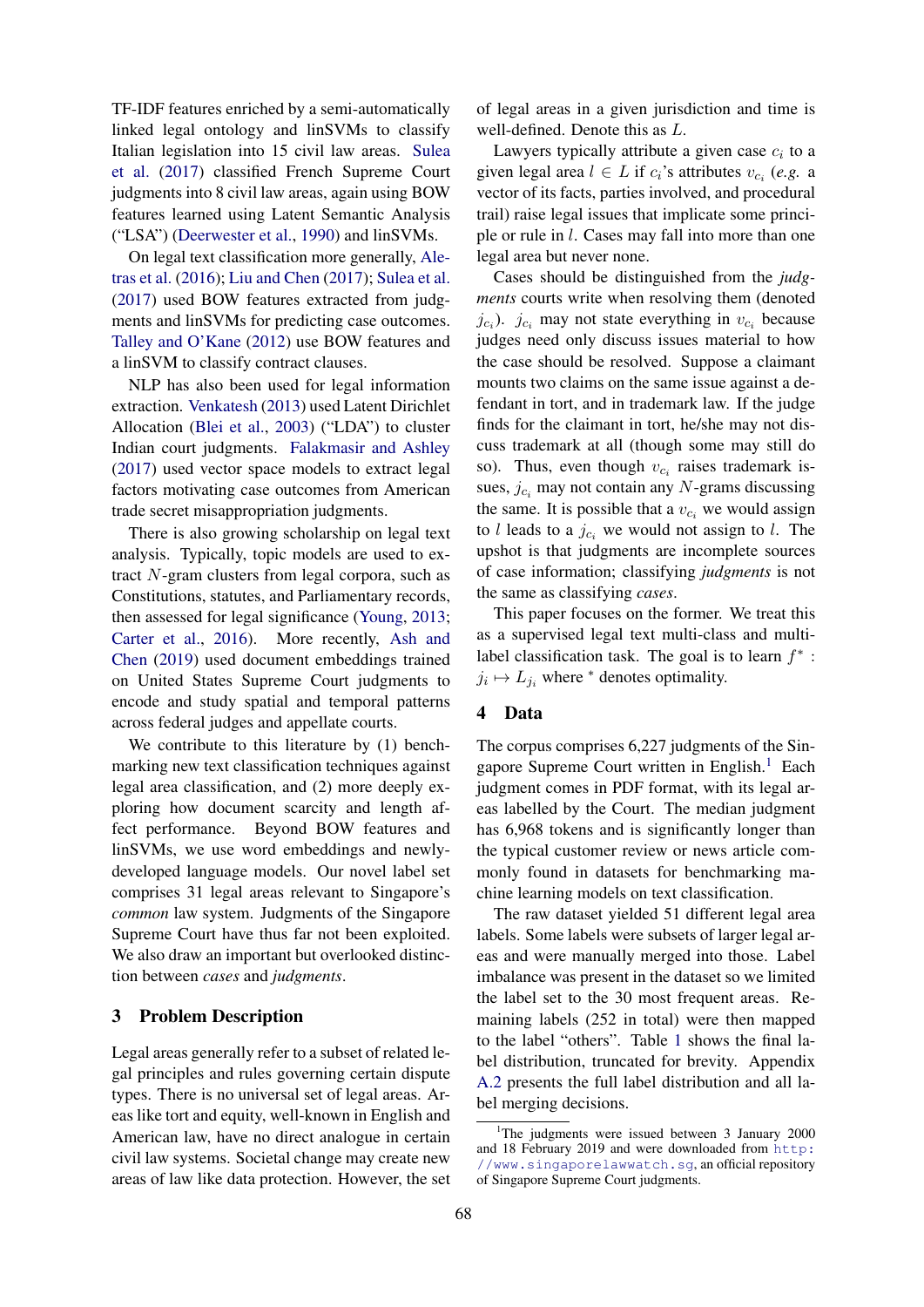<span id="page-2-0"></span>

| Label                             | Count |
|-----------------------------------|-------|
| civil_procedure                   | 1369  |
| contract law                      | 861   |
| criminal_procedure_and_sentencing | 775   |
| criminal_law                      | 734   |
| family_law                        | 491   |
|                                   |       |
| others                            | 252   |
|                                   |       |
| banking_law                       | 75    |
| restitution                       | 60    |
| agency_law                        | 57    |
| res_judicata                      | 49    |
| insurance_law                     | 39    |
| Total                             | 8853  |

Table 1: Truncated Distribution of Final Labels

#### 5 Models and Methods

Given label imbalance, we held out 10% of the corpus by stratified iterative sampling [\(Sechidis](#page-5-10) [et al.,](#page-5-10) [2011;](#page-5-10) [Szymaski and Kajdanowicz,](#page-6-4) [2017\)](#page-6-4). For each model type, we trained three separate classifiers on *the same* 10% (n=588), 50%  $(n=2795)$ , and  $100\%$   $(n=5599)$  of the remaining *training* set ("training subsets"), again split by stratified iteration, and tested them against *the same* 10% holdout. We studied four model types of increasing sophistication and recency. These are briefly explained here. Further implementation details may be found in the Appendix [A.3.](#page-6-5)

#### 5.1 Baseline Models

 $base_{ndf}$  is a dummy classifier which predicts 1 for any label which expectation equals or exceeds 1/31 (the total number of labels).

 $count_m$  uses a keyword matching strategy that emulates how lawyers may approach the task. It predicts 1 for any label if its associated terms appear  $\geq m$  non-unique times in  $j_i$ . m is a manuallyset threshold. A label's set of associated terms is the union of (a) the set of its sub-labels in the training subset, and (b) the set of non-stopword unigrams in the label itself. We manually added potentially problematic unigrams like "law" to the stopwords list. Suppose the label "tort law" appears twice in the training subset, first with sublabel "negligence", and later with sub-label "harassment". The associated terms set would be {tort, negligence, harassment}.

#### 5.2 Topic Models

 $lsa_k$  is a one-vs-rest linSVM trained using k topics extracted by LSA. We used LSA and linSVMs as benchmarks because, despite their vintage, they remain a staple of the *legal* text classification literature (see Section [2](#page-0-0) above). Indeed, LDA models were also tested but strictly underperformed LSA models in all experiment and were thus not reported. Feature vectorizers and classifiers from scikit-learn [\(Pedregosa et al.,](#page-5-11) [2011\)](#page-5-11) were retrained for each training subset with all default settings except sublinear term frequencies were used in the TF-IDF step as recommended by [Scikit-](#page-5-12)[Learn](#page-5-12) [\(2017\)](#page-5-12).

#### 5.3 Word Embedding Feature Models

Word vectors pre-trained on large corpora have been shown to capture syntactic and semantic word properties [\(Mikolov et al.,](#page-5-13) [2013;](#page-5-13) [Penning](#page-5-14)[ton et al.,](#page-5-14) [2014\)](#page-5-14). We leverage on this by initializing word vectors using pre-trained GloVe vectors of length 300.<sup>[2](#page-2-1)</sup> Judgment vectors were then composed in three ways:  $glove_{ava}$  average-pools each word vector in  $j_i$  (i.e. average-pooling);  $glove_{max}$ uses max-pooling [\(Shen et al.,](#page-5-15) [2018\)](#page-5-15);  $qlove_{cmn}$ feeds the word vectors through a shallow convolutional neural network ("CNN") [\(Kim,](#page-5-16) [2014\)](#page-5-16). We chose to implement a shallow CNN model for  $glove_{cnn}$  because it has been shown that deep CNN models do not necessarily perform better on text classification tasks [\(Le et al.,](#page-5-17) [2018\)](#page-5-17). To derive label predictions, judgment vectors were then fed through a multi-layer perceptron followed by a sigmoid function.

#### 5.4 Pre-trained Language Models

Recent work has also shown that language representation models pre-trained on large unlabelled corpora and fine-tuned onto specific tasks significantly outperform models trained only on taskspecific data. This method of transfer learning is particularly useful in legal NLP, given the lack of labelled data in the legal domain. We thus evaluated [Devlin et al.](#page-5-18) [\(2018\)](#page-5-18)'s state-of-the-art BERT model using published pre-trained weights from  $bert_{base}$  (12-layers; 110M parameters) and  $bert_{large}$  (24-layers; [3](#page-2-2)40M parameters).<sup>3</sup> However, as BERT's self-attention transformer archi-

<span id="page-2-1"></span><sup>2</sup>[http://nlp.stanford.edu/data/glove.](http://nlp.stanford.edu/data/glove.6B.zip) [6B.zip](http://nlp.stanford.edu/data/glove.6B.zip)

<span id="page-2-2"></span><sup>3</sup>[https://github.com/google-research/](https://github.com/google-research/bert) [bert](https://github.com/google-research/bert)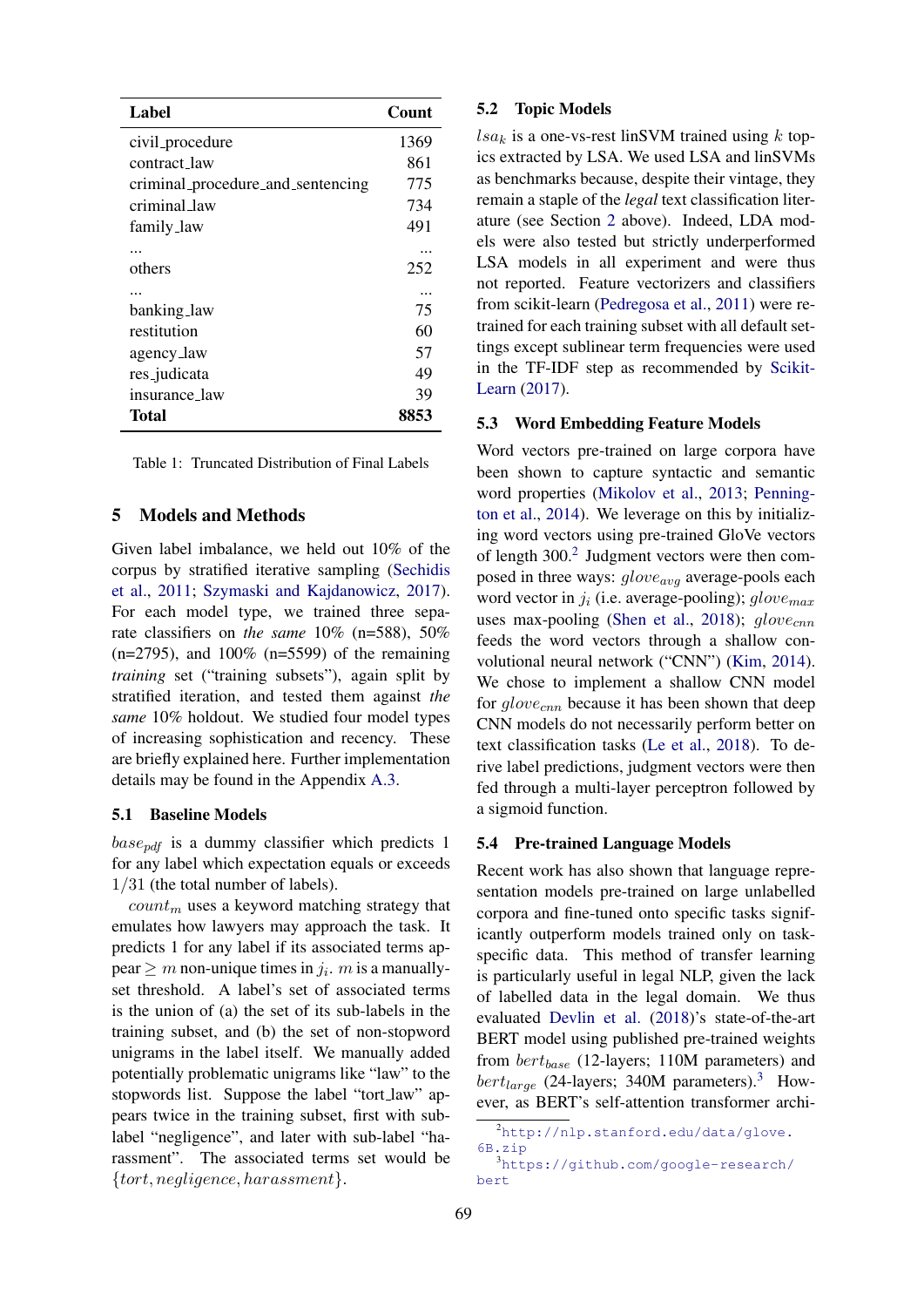tecture [\(Vaswani et al.,](#page-6-6) [2017\)](#page-6-6) only accepts up to 512 Wordpiece tokens [\(Wu et al.,](#page-6-7) [2016\)](#page-6-7) as input, we used only the first 512 tokens of each  $j_i$ to fine-tune both models.<sup>[4](#page-3-0)</sup> We considered splitting the judgment into shorter segments and passing each segment through the BERT model but doing so would require extensive modification to the original fine-tuning method; hence we left this for future experimentation. In this light, we also benchmarked [Howard and Ruder](#page-5-19) [\(2018\)](#page-5-19)'s ULM-FiT model which accepts longer inputs due to its stacked-LSTM architecture.

#### 6 Results

Given our multi-label setting, we evaluated the models on and report micro- and macro-averaged F1 scores (Table [2\)](#page-3-1), precision (Table [3\)](#page-3-2), and recall (Table [4\)](#page-4-0). Micro-averaging calculates the metric globally while macro-averaging first calculates the metric *within each label* before averaging across labels. Thus, micro-averaged metrics equally-weight each *sample* and better indicate a model's performance on common labels whereas macro-averaged metrics equally-weight each *label* and better indicate performance on rare labels.

6.1 F1 Score

<span id="page-3-1"></span>

| Subset         | $10\%$      | 50%          | $100\%$     |
|----------------|-------------|--------------|-------------|
| $bert_{large}$ | 45.1 [57.9] | 56.7 [63.8]  | 60.7 [66.3] |
| $bert_{base}$  | 43.1 [53.6] | 52.0 [57.6]  | 56.2 [63.9] |
| ulmfit         | 45.7 [62.8] | 45.9 [63.0]  | 49.2 [64.3] |
| $glove_{cnn}$  | 40.7 [62.2] | 58.7 [67.1]  | 63.1 [70.8] |
| $glove_{avg}$  | 36.7 [49.7] | 59.1 [64.3]  | 61.5 [65.6] |
| $glove_{max}$  | 29.2 [47.4] | 47.8 [59.9]  | 52.5 [63.2] |
| $lsa_{250}$    | 37.9 [63.5] | 55.2 [70.8]  | 63.2 [73.3] |
| $lsa_{100}$    | 30.6 [58.5] | 51.8 [68.5]  | 57.1 [70.8] |
| $count_{25}$   | 32.6 [36.1] | 31.8 [30.6]  | 27.7 [28.1] |
| $base_{pdf}$   | 5.2 [17.3]  | $5.5$ [16.6] | 5.5 [16.6]  |

Table 2: Macro [Micro] F1 Scores Across Experiments

Across the three data subsets, all ML models consistently outperformed the statistical and keyword-matching baselines  $base_{pdf}$  and  $count_{25}$ respectively. Notably, even with limited training data (in the 10% subset), most ML approaches surpassed  $count_{25}$  which, to recall, emulates how lawyers may use keyword searches for legal area classification. Deep transfer learning approaches in particular performed well in this data-constrained setting, with  $bert_{large}$ ,  $bert_{base}$ , and  $\mu$ lm fit producing the best three macro-F1s.  $ulmfit$  also achieved the second best micro-F1.

As more training data became available at the 50% and 100% subsets, the ML classifiers' advantage over the baseline models widened to around 30 percentage points on average. Wordembedding models in particular showed significant improvements.  $glove_{avg}$  and  $glove_{cnn}$  outperformed most of the other models (with F1 scores of 63.1 and 61.5 respectively). Within the embedding models,  $glove_{cnn}$  generally outperformed  $glove_{avg}$  while  $glove_{max}$  performed significantly worse than both and thus appears to be an unsuitable pooling strategy for this task.

Most surprisingly,  $1sa_{250}$  emerged as the best performing model on both micro- and macroaveraged F1 scores for the 100% subset. The model also produced the highest micro-averaged F1 score across all three data subsets, suggesting that common labels were handled well.  $lsa_{250}$ 's strong performance was fuelled primarily by high *precision* rather than recall, as discussed below.

<span id="page-3-2"></span>

| <b>Subset</b>      | $10\%$      | 50%         | 100%        |
|--------------------|-------------|-------------|-------------|
| $bert_{large}$     | 54.7 [65.8] | 57.1 [59.7] | 63.6 [64.3] |
| $bert_{base}$      | 41.4 [45.1] | 48.1 [50.0] | 61.4 [67.2] |
| ulmfit             | 49.3 [63.7] | 46.6 [61.4] | 48.7 [63.2] |
| $glove_{cnn}$      | 50.7 [69.8] | 63.4 [68.5] | 66.7 [72.9] |
| $glove_{avg}$      | 62.5 [68.0] | 67.0 [68.1] | 64.8 [68.2] |
| $glove_{max}$      | 51.3 [65.1] | 47.3 [56.6] | 59.2 [68.6] |
| lsa <sub>250</sub> | 56.7 [76.1] | 70.0 [81.1] | 83.4 [81.7] |
| $lsa_{100}$        | 52.3 [77.2] | 73.8 [81.9] | 73.9 [83.7] |
| $count_{25}$       | 30.2 [26.4] | 26.4 [19.8] | 23.0 [17.8] |
| $base_{pdf}$       | 2.9 [10.0]  | $3.1$ [9.5] | $3.1$ [9.5] |

6.2 Precision

Table 3: Macro [Micro] Precision Across Experiments

As with F1 score, ML models outperformed baselines by large margins on precision. LSA models performed remarkably well here: except in the 10% subset, where  $glove_{cnn}$  recorded the highest macro-precision, top results for both precision measures belonged to either  $lsa_{100}$  or  $lsa_{250}$ . Notably, on the 100% subset,  $lsa_{250}$  managed over 80% on micro- and macro-precision.

<span id="page-3-0"></span> $4$ Alternative strategies for selecting the 512 tokens trialed performed consistently worse and are not reported.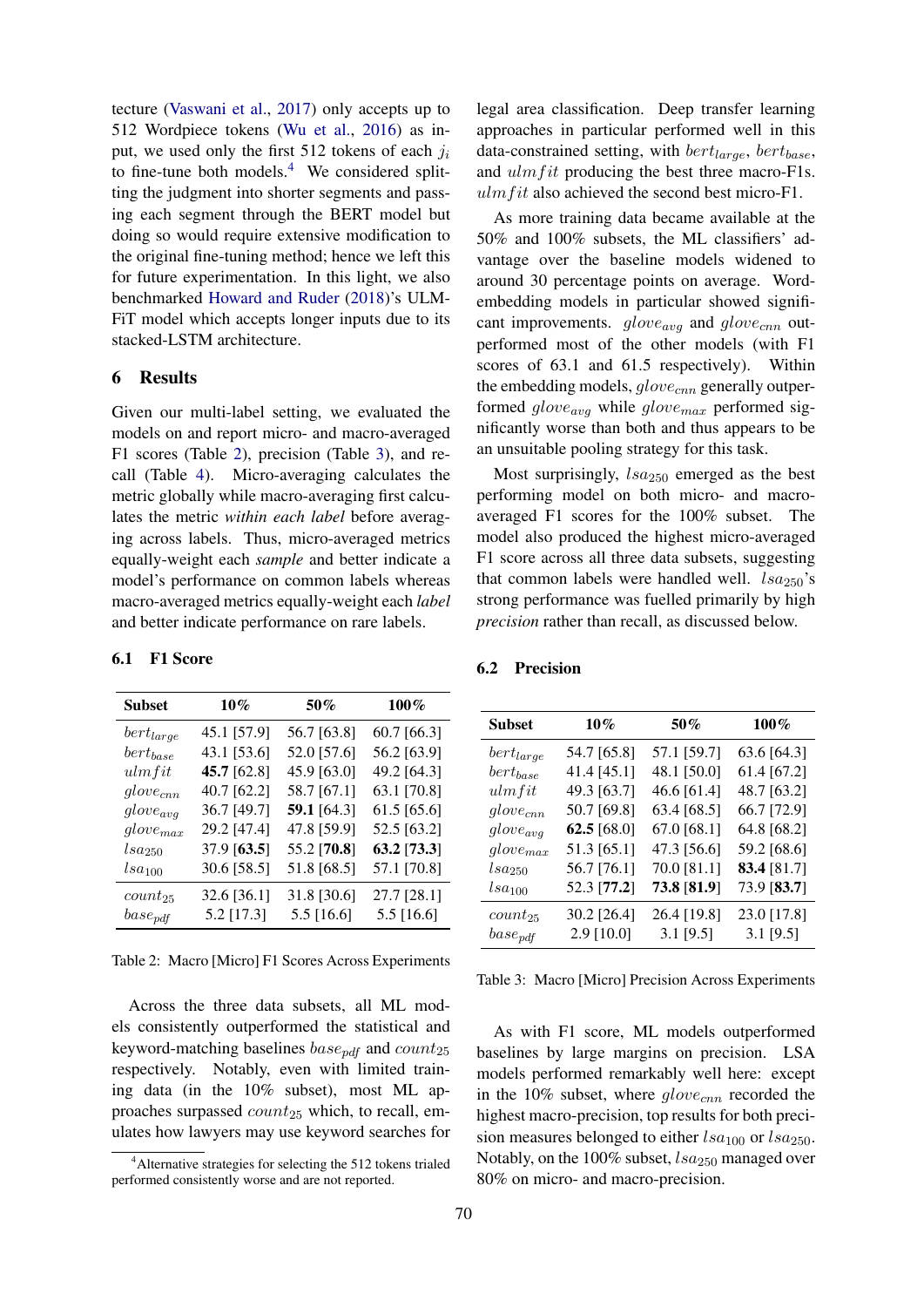<span id="page-4-0"></span>

| <b>Subset</b>  | $10\%$      | 50%         | $100\%$     |
|----------------|-------------|-------------|-------------|
| $bert_{large}$ | 43.2 [51.7] | 59.0 [68.5] | 61.6 [68.5] |
| $bert_{base}$  | 50.0 [66.1] | 58.7 [67.9] | 54.2 [60.9] |
| ulmfit         | 46.1 [61.8] | 48.4 [64.8] | 52.6 [65.4] |
| $glove_{cnn}$  | 37.4 [56.0] | 58.2 [65.8] | 62.3 [68.8] |
| $glove_{avg}$  | 28.7 [39.2] | 56.5 [60.9] | 62.1 [63.1] |
| $glove_{max}$  | 23.2 [37.2] | 49.9 [63.6] | 49.0 [58.5] |
| $_{lsa_{250}}$ | 32.7 [54.4] | 50.2 [62.8] | 57.8 [66.5] |
| $lsa_{100}$    | 25.7 [47.0] | 45.3 [58.9] | 51.6 [61.4] |
| $count_{25}$   | 48.1 [56.9] | 57.5 [66.3] | 59.9 [66.9] |
| $base_{pdf}$   | 29.0 [64.5] | 32.3 [67.7] | 32.3 [67.7] |

|  |  |  |  |  | Table 4: Macro [Micro] Recall Across Experiments |
|--|--|--|--|--|--------------------------------------------------|
|--|--|--|--|--|--------------------------------------------------|

#### 6.3 Recall

LSA's impressive results, however, stop short at recall. A striking observation from Table [4](#page-4-0) is that LSA and most other ML models did *worse* than count<sup>25</sup> on *both* micro- and macro-recall *across all data subsets*. Thus, a keyword-search strategy seems to be a simple yet strong baseline for identifying and retrieving judgments by legal area, particularly when recall is paramount and an ontology of area-related terms is available. To some extent this reflects realities in legal practice, where false negatives (missing relevant precedents) have greater potential to undermine legal argument than false positives (discovering irrelevant precedents).

Instead of LSA, the strongest performers here were the BERT models which produced the best micro- and macro-recall on the 10% and 50% subsets and  $glove_{cnn}$  for the 100% training subset.

### 7 Discussion

We initially expected pre-trained language models, being the state-of-the-art on many non-legal NLP tasks, to perform best here as well. That an LSA-based linSVM would outperform both wordembedding and language models by many measures surprised us. How LSA achieved this is explored in Appendix [A.4](#page-9-0) which presents a sample of the (quite informative) topics extracted.

One caveat to interpreting our results: we focused on comparing the models' *out-of-box* performance, rather than comparing the models at their best (i.e. after extensive cross-validation and tuning). Specifically, the BERT models' inability to be fine-tuned on longer input texts meant that they competed at a disadvantage, having been shown only selected judgment portions. Despite

this, BERT models proved competitive on smaller training subsets. Likewise, while  $ulmfit$  performed well on the 10% subset (suggesting that it benefited from encoder pre-training), the model struggled to leverage additional training data and recorded only modest improvements on the larger training subsets.

Thus, our answer to the research question stated in Section [1](#page-0-1) is a nuanced one: while state-of-theart models do not clearly outperform traditional statistical models when applied *out-of-box* to legal corpora, they show promise for dealing with data constraints particularly if further adapted and finetuned to accommodate longer texts. This should inform future research.

#### 8 Conclusion and Future Work

This paper comparatively benchmarked traditional topic models against more recent, sophisticated, and computationally intensive techniques on the legal area classification task. We found that while data scarcity affects all ML classifiers, certain classifiers, especially pre-trained language models, could perform well with as few as 588 labelled judgments.

Our results also suggest that more work can be done to adapt state-of-the-art NLP models for the legal domain. Two areas seem promising: (1) creating *law-specific* datasets and baselines for training and benchmarking legal text classifiers, and (2) exploring representation learning techniques that leverage transfer learning methods but scale well on long texts. For the latter, possible directions here include exploring different CNN architectures and their hyperparameters, using contextualized word embeddings, and using feature extraction methods on pre-trained language models like BERT (as opposed to fine-tuning them) so that they can be used on longer text inputs. As Lord Denning said in *Packer v Packer* [1953] EWCA Civ J0511-3:

"If we never do anything which has not been done before, we shall never get anywhere. The law will stand whilst the rest of the world goes on; and that will be bad for both."

#### Acknowledgments

We thank the anonymous reviewers for their helpful comments and the Singapore Academy of Law for permitting us to scrape and use this corpus.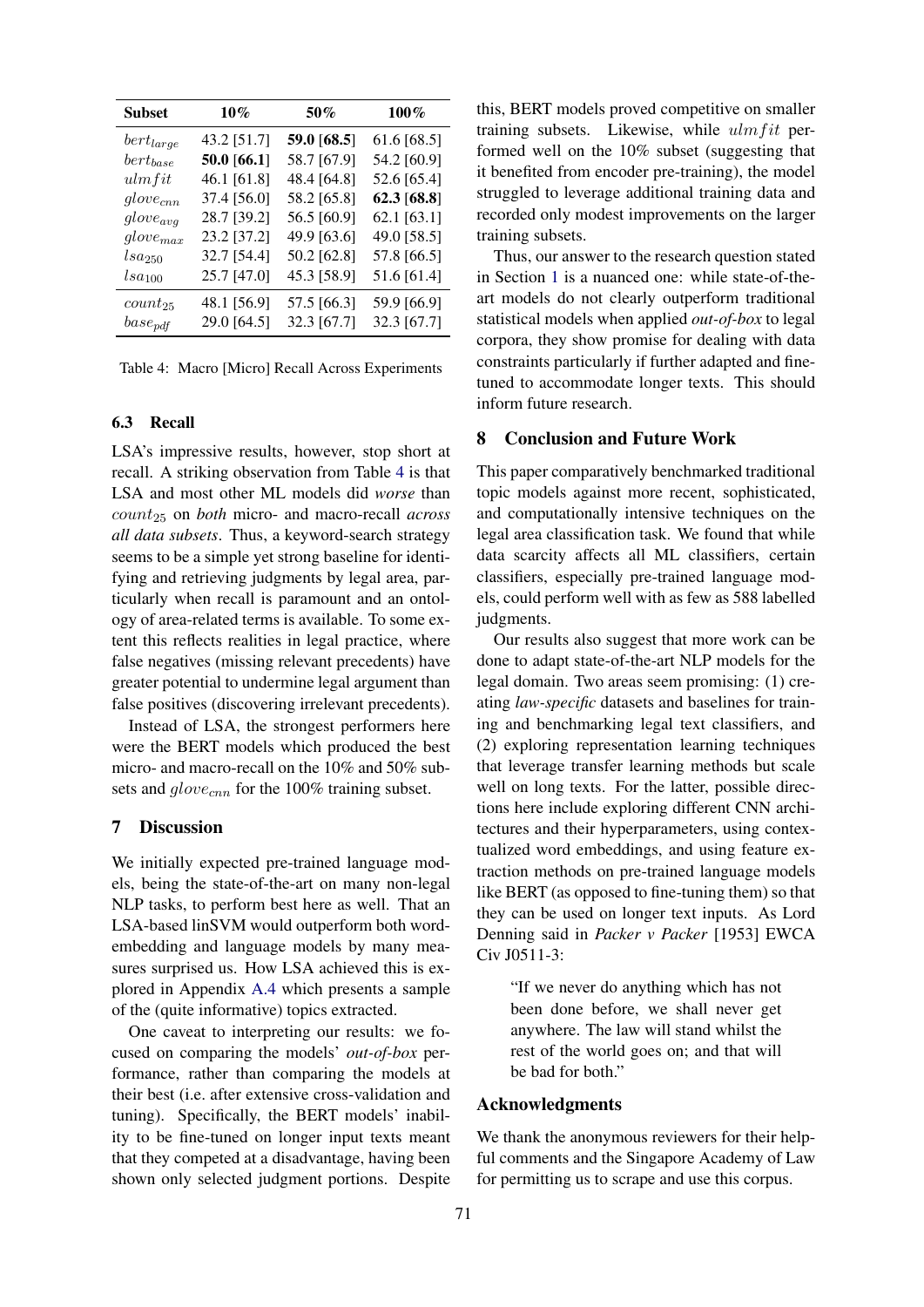#### References

- <span id="page-5-4"></span>Nikolaos Aletras, Dimitrios Tsarapatsanis, Daniel Preoiuc-Pietro, and Vasileios Lampos. 2016. [Pre](https://doi.org/10.7717/peerj-cs.93)[dicting judicial decisions of the european court of](https://doi.org/10.7717/peerj-cs.93) [human rights: A natural language processing per](https://doi.org/10.7717/peerj-cs.93)[spective.](https://doi.org/10.7717/peerj-cs.93) *PeerJ Computer Science*, 2.
- <span id="page-5-9"></span>Elliott Ash and Daniel L. Chen. 2019. [Case vec](https://ssrn.com/abstract=3204926)[tors: Spatial representations of the law using docu](https://ssrn.com/abstract=3204926)[ment embeddings.](https://ssrn.com/abstract=3204926) In Michael Livermore and Daniel Rockmore, editors, *Computational Analysis of Law*. Sante Fe Institute Press. (forthcoming).
- <span id="page-5-6"></span>David M. Blei, Andrew Y. Ng, and Michael I. Jordan. 2003. Latent dirichlet allocation. *Journal of Machine Learning Research*, 3:993–1022.
- <span id="page-5-1"></span>Guido Boella, Luigi Di Caro, Llio Humphreys, and Livio Robaldo. 2012. Using legal ontology to improve classification in the eunomos legal document and knowledge management system. In *Semantic Processing of Legal Texts (SPLeT-2012) Workshop Programme*, page 13.
- <span id="page-5-8"></span>David J Carter, James J. Brown, and Adel Rahmani. 2016. [Reading the high court at a distance:](https://doi.org/10.31228/osf.io/qhezc) [Topic modelling the legal subject matter and judi](https://doi.org/10.31228/osf.io/qhezc)[cial activity of the high court of australia, 1903-](https://doi.org/10.31228/osf.io/qhezc) [2015.](https://doi.org/10.31228/osf.io/qhezc) *University of New South Wales Law Journal*, 39(4):13001354.
- <span id="page-5-3"></span>Scott Deerwester, Susan T. Dumais, George W. Furnas, Thomas K. Landauer, and Richard Harshman. 1990. [Indexing by latent semantic analysis.](https://doi.org/10.1002/(SICI)1097-4571(199009)41:6<391::AID-ASI1>3.0.CO;2-9) *Journal of the American Society for Information Science*, 41(6):391–407.
- <span id="page-5-18"></span>Jacob Devlin, Ming-Wei Chang, Kenton Lee, and Kristina Toutanova. 2018. [BERT: pre-training of](http://arxiv.org/abs/1810.04805) [deep bidirectional transformers for language under](http://arxiv.org/abs/1810.04805)[standing.](http://arxiv.org/abs/1810.04805) *CoRR*, abs/1810.04805.
- <span id="page-5-7"></span>Mohammad Hassan Falakmasir and Kevin Ashley. 2017. Utilizing vector space models for identifying legal factors from text. In *Legal Knowledge and Information Systems: JURIX 2017*. IOS Press.
- <span id="page-5-0"></span>Teresa Goncalves and Paulo Quaresma. 2005. Evaluating preprocessing techniques in a text classification problem. In *Proceedings of the Conference of the Brazilian Computer Society*.
- <span id="page-5-20"></span>Matthew Honnibal and Ines Montani. 2017. spacy 2: Natural language understanding with bloom embeddings, convolutional neural networks and incremental parsing. *To appear*.
- <span id="page-5-19"></span>Jeremy Howard and Sebastian Ruder. 2018. [Universal](https://aclanthology.info/papers/P18-1031/p18-1031) [language model fine-tuning for text classification.](https://aclanthology.info/papers/P18-1031/p18-1031) In *Proceedings of the 56th Annual Meeting of the Association for Computational Linguistics, ACL 2018, Melbourne, Australia, July 15-20, 2018, Volume 1: Long Papers*, pages 328–339.
- <span id="page-5-16"></span>Yoon Kim. 2014. [Convolutional neural networks for](https://doi.org/10.3115/v1/D14-1181) [sentence classification.](https://doi.org/10.3115/v1/D14-1181) In *Proceedings of the 2014 Conference on Empirical Methods in Natural Language Processing (EMNLP)*, pages 1746–1751. Association for Computational Linguistics.
- <span id="page-5-17"></span>Hoa T. Le, Christophe Cerisara, and Alexandre Denis. 2018. Do convolutional networks need to be deep for text classification ? In *AAAI Workshops*.
- <span id="page-5-5"></span>Zhenyu Liu and Huanhuan Chen. 2017. [A predictive](https://doi.org/10.1109/ssci.2017.8285436) [performance comparison of machine learning mod](https://doi.org/10.1109/ssci.2017.8285436)[els for judicial cases.](https://doi.org/10.1109/ssci.2017.8285436) *2017 IEEE Symposium Series on Computational Intelligence*.
- <span id="page-5-13"></span>Tomas Mikolov, Ilya Sutskever, Kai Chen, Greg Corrado, and Jeffrey Dean. 2013. [Distributed represen](http://dl.acm.org/citation.cfm?id=2999792.2999959)[tations of words and phrases and their composition](http://dl.acm.org/citation.cfm?id=2999792.2999959)[ality.](http://dl.acm.org/citation.cfm?id=2999792.2999959) In *Proceedings of the 26th International Conference on Neural Information Processing Systems - Volume 2*, NIPS'13, pages 3111–3119, USA. Curran Associates Inc.
- <span id="page-5-11"></span>F. Pedregosa, G. Varoquaux, A. Gramfort, V. Michel, B. Thirion, O. Grisel, M. Blondel, P. Prettenhofer, R. Weiss, V. Dubourg, J. Vanderplas, A. Passos, D. Cournapeau, M. Brucher, M. Perrot, and E. Duchesnay. 2011. Scikit-learn: Machine learning in Python. *Journal of Machine Learning Research*, 12:2825–2830.
- <span id="page-5-14"></span>Jeffrey Pennington, Richard Socher, and Christopher D. Manning. 2014. [Glove: Global vectors for](http://www.aclweb.org/anthology/D14-1162) [word representation.](http://www.aclweb.org/anthology/D14-1162) In *Empirical Methods in Natural Language Processing (EMNLP)*, pages 1532– 1543.
- <span id="page-5-12"></span>Scikit-Learn. 2017. *Truncated Singular Value Decomposition and Latent Semantic Analysis*. Retrieved 28 Aug 2018 at http://scikitlearn.org/stable/modules/decomposition.html#lsa.
- <span id="page-5-10"></span>Konstantinos Sechidis, Grigorios Tsoumakas, and Ioannis Vlahavas. 2011. On the stratification of multi-label data. *Machine Learning and Knowledge Discovery in Databases*, pages 145–158.
- <span id="page-5-15"></span>Dinghan Shen, Guoyin Wang, Wenlin Wang, Martin Renqiang Min, Qinliang Su, Yizhe Zhang, Chunyuan Li, Ricardo Henao, and Lawrence Carin. 2018. [Baseline needs more love: On simple word](http://aclweb.org/anthology/P18-1041)[embedding-based models and associated pooling](http://aclweb.org/anthology/P18-1041) [mechanisms.](http://aclweb.org/anthology/P18-1041) In *Proceedings of the 56th Annual Meeting of the Association for Computational Linguistics (Volume 1: Long Papers)*, pages 440–450. Association for Computational Linguistics.
- <span id="page-5-21"></span>Vikash Singh. 2017. [Replace or Retrieve Keywords In](http://arxiv.org/abs/1711.00046) [Documents at Scale.](http://arxiv.org/abs/1711.00046) *ArXiv e-prints*.
- <span id="page-5-2"></span>Octavia-Maria Sulea, Marcos Zampieri, Mihaela Vela, and Josef Van Genabith. 2017. [Predicting the law](https://doi.org/10.26615/978-954-452-049-6_092) [area and decisions of french supreme court cases.](https://doi.org/10.26615/978-954-452-049-6_092) *RANLP 2017 - Recent Advances in Natural Language Processing Meet Deep Learning*.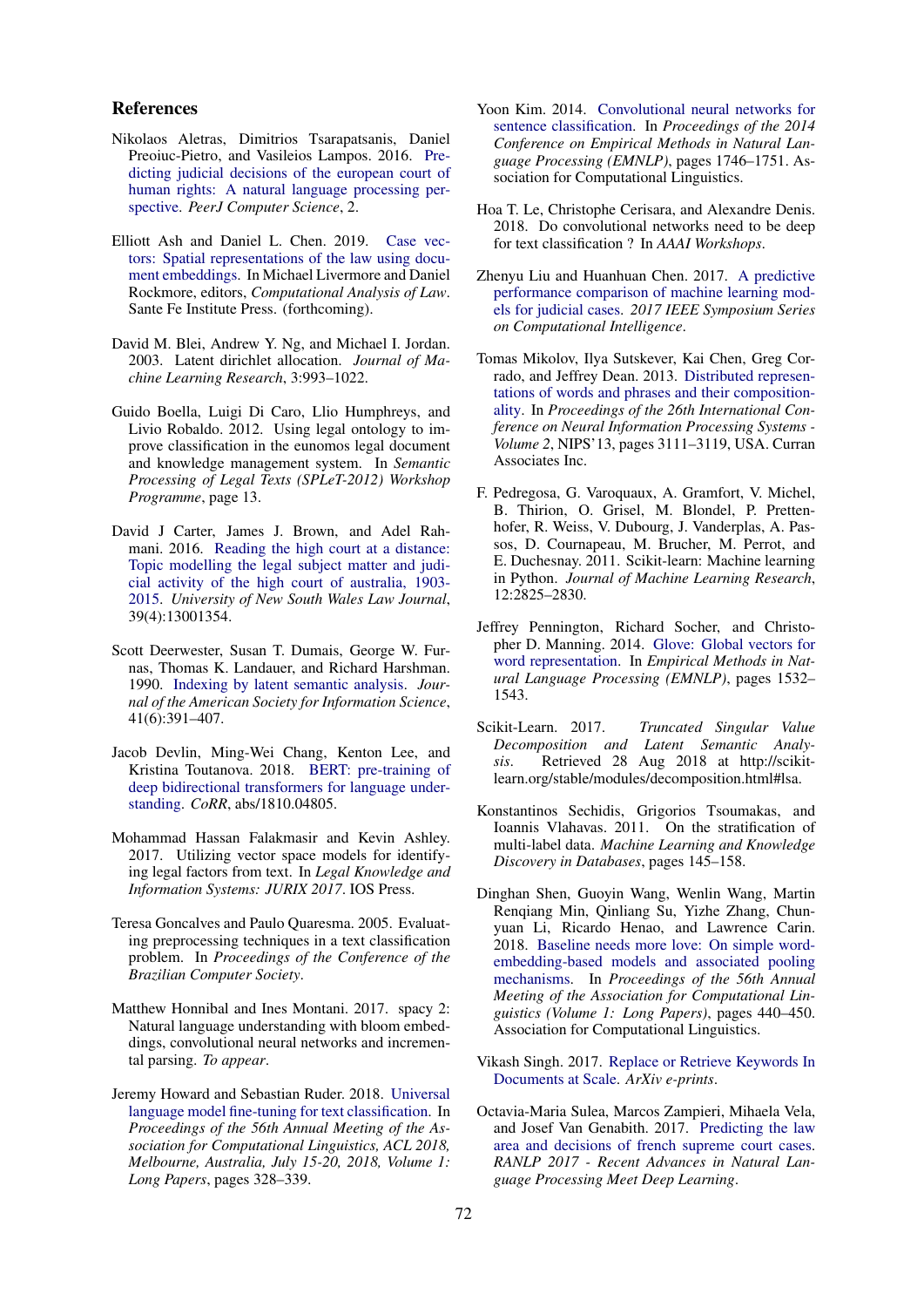- <span id="page-6-4"></span>Piotr Szymaski and Tomasz Kajdanowicz. 2017. A network perspective on stratification of multi-label data. In *Proceedings of the First International Workshop on Learning with Imbalanced Domains: Theory and Applications*, volume 74 of *Proceedings of Machine Learning Research*, pages 22–35, ECML-PKDD, Skopje, Macedonia. PMLR.
- <span id="page-6-0"></span>Eric Talley and Drew O'Kane. 2012. [The measure of](https://doi.org/10.1628/093245612799440140) [a mac: A machine-learning protocol for analyzing](https://doi.org/10.1628/093245612799440140) [force majeure clauses in m&a agreements.](https://doi.org/10.1628/093245612799440140) *Journal of Institutional and Theoretical Economics JITE*, 168(1):181–201.
- <span id="page-6-6"></span>Ashish Vaswani, Noam Shazeer, Niki Parmar, Jakob Uszkoreit, Llion Jones, Aidan N Gomez, Ł ukasz Kaiser, and Illia Polosukhin. 2017. [Attention is all](http://papers.nips.cc/paper/7181-attention-is-all-you-need.pdf) [you need.](http://papers.nips.cc/paper/7181-attention-is-all-you-need.pdf) In I. Guyon, U. V. Luxburg, S. Bengio, H. Wallach, R. Fergus, S. Vishwanathan, and R. Garnett, editors, *Advances in Neural Information Processing Systems 30*, pages 5998–6008. Curran Associates, Inc.
- <span id="page-6-1"></span>Ravi Kumar Venkatesh. 2013. [Legal documents clus](https://doi.org/10.11591/ij-ai.v2i1.1186)[tering and summarization using hierarchical latent](https://doi.org/10.11591/ij-ai.v2i1.1186) [dirichlet allocation.](https://doi.org/10.11591/ij-ai.v2i1.1186) *IAES International Journal of Artificial Intelligence*, 2(1).
- <span id="page-6-7"></span>Yonghui Wu, Mike Schuster, Zhifeng Chen, Quoc V. Le, Mohammad Norouzi, Wolfgang Macherey, Maxim Krikun, Yuan Cao, Qin Gao, Klaus Macherey, Jeff Klingner, Apurva Shah, Melvin Johnson, Xiaobing Liu, ukasz Kaiser, Stephan Gouws, Yoshikiyo Kato, Taku Kudo, Hideto Kazawa, Keith Stevens, George Kurian, Nishant Patil, Wei Wang, Cliff Young, Jason Smith, Jason Riesa, Alex Rudnick, Oriol Vinyals, Greg Corrado, Macduff Hughes, and Jeffrey Dean. 2016. [Google's](http://arxiv.org/abs/1609.08144) [neural machine translation system: Bridging the gap](http://arxiv.org/abs/1609.08144) [between human and machine translation.](http://arxiv.org/abs/1609.08144) *CoRR*, abs/1609.08144.
- <span id="page-6-2"></span>Daniel Taylor Young. 2013. How do you measure a constitutional moment? using algorithmic topic modeling to evaluate bruce ackerman's theory of constitutional change. *Yale Law Journal*, 122:1990.

## A Appendices

#### A.1 Data Parsing

The original scraped dataset had 6,839 judgments in PDF format. The PDFs were parsed with a custom Python script using the pdfplumber<sup>[5](#page-6-8)</sup> library. For the purposes of our experiments, we excluded the case information section found at the beginning of each PDF as we did not consider it to be part of the judgment (this section contains information such as Case Number, Decision Date, Coram, Counsel Names etc). The labels were extracted based on their location in the first page of

the PDF, i.e. immediately after the case information section and before the author line. After this process, 611 judgments that were originally unlabelled and one incorrectly parsed judgment were dropped, leaving the final dataset of 6,227 judgments.

## <span id="page-6-3"></span>A.2 Label Mappings

Labels are a double-dash-delimited series of increasingly specific legal N-grams (e.g. "tort– negligence–duty of care–whether occupier owes lawful entrants a duty of care"), which denote increasingly specific and narrow areas of law. Multiple labels are expressed in multiple lines (one label per line). We checked the topic labels for consistency and typographical errors by inspecting a list of unique labels across the dataset. Erroneous labels and labels that were conceptual subsets of others were manually mapped to primary labels via the mapping presented in Table [5.](#page-7-0) Some subjectivity admittedly exists in the choice of mappings. However we were not aware of any standard ontology for used for legal area classification, particularly for Singapore law. To mitigate this, we based the primary label set on the Singapore Academy of Law Subject Tree which, for copyright reasons, we were unable to reproduce here.

It was only *after* this step that the top 30 labels were kept and the remaining mapped to "others". Figure [1](#page-8-0) presents all 51 original labels and their frequencies.

### <span id="page-6-5"></span>A.3 Implementation Details on Models Used

All text preprocessing (tokenization, stopping, and lemmatization) was done using spaCy defaults [\(Honnibal and Montani,](#page-5-20) [2017\)](#page-5-20).

#### A.3.1 Baseline Models

 $count_m$  uses the FlashText algorithm for efficient exact phrase matching within long judgment texts [\(Singh,](#page-5-21) [2017\)](#page-5-21). To populate the set of associated terms for each label, all sub-labels attributable to the label within the given training subset were first added as exact phrases. Next, the label itself was tokenized into unigrams. Each unigram was added individually to the set of associated terms unless it fell within a set of customized stopwords we created after inspecting all labels. The set is  $\{and, law, of, non, others\}.$ 

Beyond  $count_{25}$ , we experimented with thresholds of 1, 5, 10, and 35 occurrences. F1 scores increased linearly as thresholds increased from 1

<span id="page-6-8"></span><sup>5</sup><https://github.com/jsvine/pdfplumber>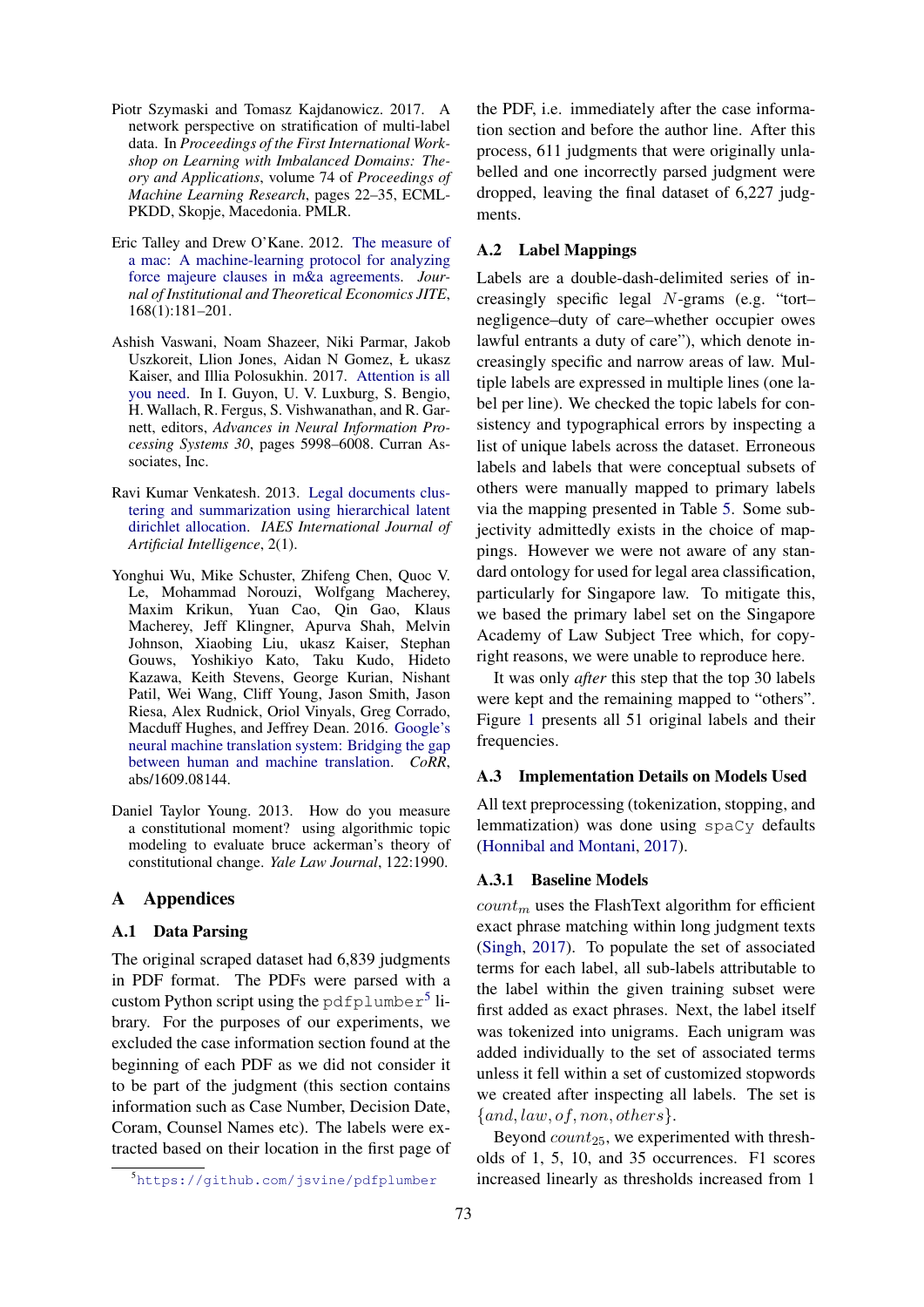<span id="page-7-0"></span>

| Primary Label                                               | Alternative Labels                                                                                                                                                        |
|-------------------------------------------------------------|---------------------------------------------------------------------------------------------------------------------------------------------------------------------------|
| administrative_and_constitutional_law                       | administrative_law, adminstrative_law, constitutional_interpretation, constitu-                                                                                           |
|                                                             | tional_law, elections                                                                                                                                                     |
| admiralty_shipping_and_aviation_law                         | admiralty, admiralty_and_shipping, carriage_of_goods_by_air_and_land                                                                                                      |
| agency_law                                                  | agency                                                                                                                                                                    |
| arbitration                                                 |                                                                                                                                                                           |
| banking_law<br>biomedic_law_and_ethics                      | banking                                                                                                                                                                   |
|                                                             |                                                                                                                                                                           |
| building_and_construction_law<br>civil_procedure            | building_and_construction_contracts<br>civil_procedue, application_for_summary_judgment, limitation_of_actions,                                                           |
|                                                             | procedure, discovery_of_documents                                                                                                                                         |
| company_law                                                 | companies, companies-_meetings, companies_-_winding_up                                                                                                                    |
| competition_law                                             |                                                                                                                                                                           |
| conflict_of_laws                                            | conflicts_of_laws, conflicts_of_law                                                                                                                                       |
| contract_law                                                | commercial_transactions, contract, contract_-_interpretation, contracts, trans-                                                                                           |
|                                                             | actions                                                                                                                                                                   |
| criminal_law                                                | contempt_of_court, offences, rape                                                                                                                                         |
| criminal_procedure_and_sentencing                           | criminal_procedure, criminal_sentencing, sentencing, bail                                                                                                                 |
| credit_and_security                                         | credit_and_securities, credit_&_security                                                                                                                                  |
| damages                                                     | damage, damages_-_assessment, injunction, injunctions                                                                                                                     |
| evidence                                                    | evidence_law                                                                                                                                                              |
| employment_law                                              | work_injury_compensation_act                                                                                                                                              |
| equity_and_trusts                                           | equity, estoppel, trusts, tracing                                                                                                                                         |
| family_law                                                  | succession_and_wills, probate_&_administration, probate_and_administration                                                                                                |
| insolvency_law                                              | insolvency                                                                                                                                                                |
| insurance_law                                               | insurance                                                                                                                                                                 |
| intellectual_property_law                                   | intellectual_property,<br>copyright,<br>copyright_infringement,<br>de-<br>trade_marks_and_trade_names,<br>trade_marks.<br>trademarks,<br>signs,<br>patents_and_inventions |
| international_law                                           |                                                                                                                                                                           |
| non_land_property_law                                       | personal_property, property_law, choses_in_action                                                                                                                         |
| land_law                                                    | landlord_and_tenant, land, planning_law                                                                                                                                   |
| legal_profession                                            | legal_professional                                                                                                                                                        |
| muslim_law                                                  |                                                                                                                                                                           |
| partnership_law                                             | partnership, partnerships                                                                                                                                                 |
| restitution                                                 |                                                                                                                                                                           |
| revenue_and_tax_law                                         | tax, revenue_law, tax_law                                                                                                                                                 |
| tort_law                                                    | tort, abuse_of_process                                                                                                                                                    |
| words_and_phrases                                           | statutory_interpretation                                                                                                                                                  |
| res_judicata                                                |                                                                                                                                                                           |
| immigration                                                 |                                                                                                                                                                           |
| courts_and_jurisdiction                                     |                                                                                                                                                                           |
| road_traffic                                                |                                                                                                                                                                           |
| debt_and_recovery                                           |                                                                                                                                                                           |
| bailment                                                    |                                                                                                                                                                           |
| charities                                                   |                                                                                                                                                                           |
| unincorporated_associations_and_trade_unions                | unincorporated_associations                                                                                                                                               |
| professions                                                 |                                                                                                                                                                           |
| bills_of_exchange_and_other_negotiable_instruments<br>gifts |                                                                                                                                                                           |
| mental_disorders_and_treatment                              |                                                                                                                                                                           |
| deeds_and_other_instruments                                 |                                                                                                                                                                           |
| financial_and_securities_markets                            |                                                                                                                                                                           |
| sheriffs_and_bailiffs                                       |                                                                                                                                                                           |
| betting                                                     | _gaming_and_lotteries, gaming_and_lotteries                                                                                                                               |
| sale_of_goods                                               |                                                                                                                                                                           |
| time                                                        |                                                                                                                                                                           |

Table 5: Primary-Alternative mappings for raw dataset labels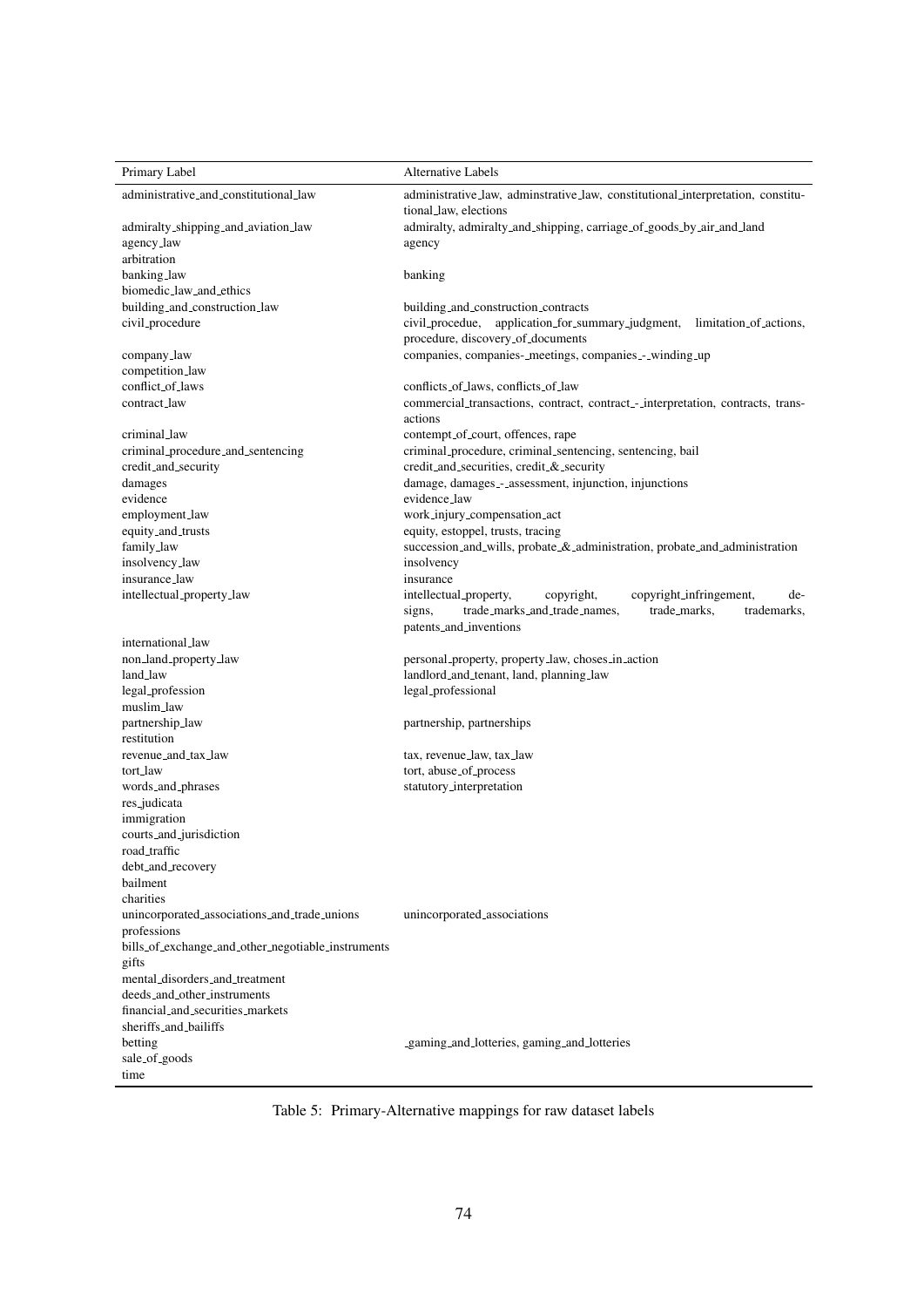Level 1 Label Distribution

<span id="page-8-0"></span>

Figure 1: Distribution of Cleaned Labels and the Final 30 Labels Included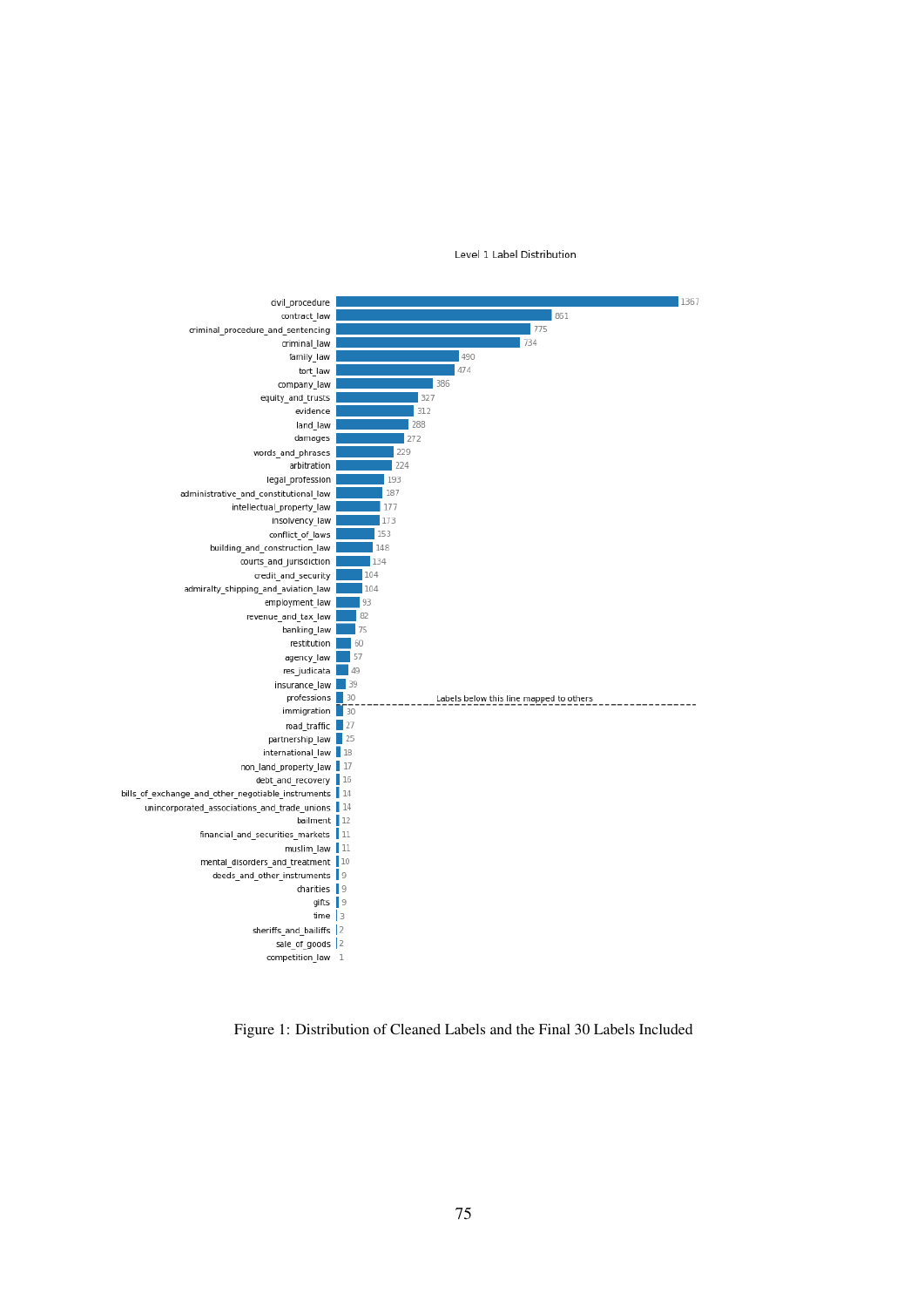to 25, but only increased marginally from 25 to 35.

## A.3.2 Topic Models

LSA was achieved using scikit-learn's TFIDFVectorizer and TruncatedSVD classes. Documenttopic weights were then normalized with scikitlearn's Normalizer class before being fed to the classifier. Where relevant, the random state was set at 36. Note that judgments were preprocessed with spaCy as above before being fed into the LSA pipeline. Beyond 100 and 250 topics, an experiment using 50 topics only performed consistently worse.

The classifier used scikit-learn's OneVsRest and LinearSVC classes with all default settings. An alternative linSVM with balanced classweights was tested but performed consistently worse by both macro and micro-f1 scores and was thus omitted for brevity.

### A.3.3 Word Embedding Feature Models

For all the word embedding feature models, we used spaCy's tokenizer to obtain the word tokens. We fixed the maximum sequence length per judgment at 10K tokens and used a vocabulary of the top 60K most common words in the training corpus. Words that did not have a corresponding GloVe vector were initialized from a uniform distribution with range  $[-0.5, 0.5]$ . The models were implemented in TensorFlow<sup>[6](#page-9-1)</sup> with the Keras API. To deal with class imbalance, we weighted the losses by passing class weights to the class\_weight argument of model.fit.

For the CNN models, we based our implementation off the non-static version in [Kim](#page-5-16) [\(2014\)](#page-5-16) but used  $[3, 3, 3]$  x 600 filters, as we found that increasing the number of filters improved results.

## A.3.4 BERT

To fine-tune BERT to our multi-label classification task, we used the PyTorch implementation of BERT by HuggingFace<sup>[7](#page-9-2)</sup> and added a linear classification layer  $W \in \mathbb{R}^{K \times H}$ , where K is the number of classifier labels and  $H$  is the dimension of the pooled representation of the input sequence, followed by a sigmoid function. We fine-tuned all the BERT models using mixedprecision training and gradient accumulation (8

<span id="page-9-1"></span><sup>6</sup>[https://github.com/tensorflow/](https://github.com/tensorflow/tensorflow) [tensorflow](https://github.com/tensorflow/tensorflow)

steps). To address data imbalance, we weighted the losses by passing positive weights for each class (capped at 30) to the pos weight argument of torch.nn.BCEWithLogitsLoss.

## A.3.5 ULMFiT

We first fine-tuned the pre-trained ULMFiT language model (WikiText-103) on our entire corpus of 6,227 judgments using a language model objective for 10 epochs before replacing the output layer with a classifier output layer and then further finetuned the model on labelled data with the classification objective using fastai's recommended recipe<sup>[8](#page-9-3)</sup> for text classification (we used gradual unfreezing and the one-cycle learning rate schedule to fine-tune the classifier until there was no more improvement on the validation score). We used mixed precision training and fixed the maximum sequence length at 5K tokens to allow the training data to fit in memory.

#### <span id="page-9-0"></span>A.4 Topics Extracted by Topic Mining

Table [6](#page-10-0) presents the top 10 tokens associated with the top 25 topics extracted by LSA on the 100% data subset. Notice that these topics are common to both  $lsa_{100}$  and  $lsa_{250}$  since the output of TFIDF and SVD do not vary with  $k$ . The only difference is that  $lsa_{100}$  uses only the first 100 topic vectors (i.e. the topic vectors corresponding to the 100 largest singular values computed by the decomposition) created by LSA whereas  $lsa_{250}$  uses the first 250. However, topics extracted from different data subsets would differ.

A quick perusal of the extract topics suggests many have would be highly informative of a case's legal area. Topics 2, 7, 21, 24, and 25 map nicely to criminal law, topics 3 and 5 to family law, and topics 18, and 20 to arbitration. Other individually-informative topics include topics 6 (road traffic), 8 (building and construction law), 9 (land law), 11 (legal profession), 16 (company law), and 22 (conflict of laws).

<span id="page-9-2"></span><sup>7</sup>[https://github.com/huggingface/](https://github.com/huggingface/pytorch-pretrained-BERT) [pytorch-pretrained-BERT](https://github.com/huggingface/pytorch-pretrained-BERT)

<span id="page-9-3"></span><sup>8</sup><https://docs.fast.ai/text.html>